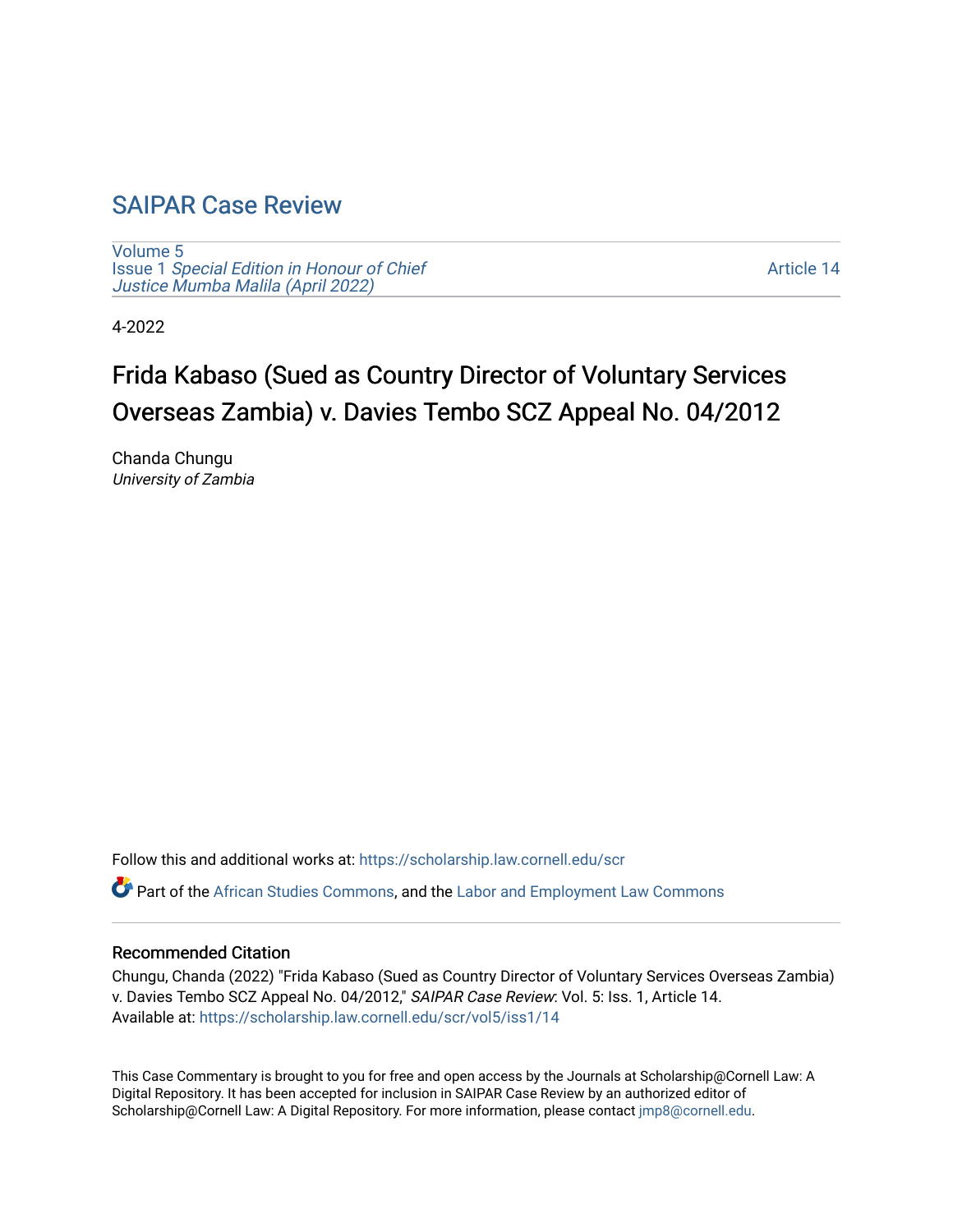#### *Frida Kabaso (Sued as Country Director of Voluntary Services Overseas Zambia) v. Davies Tembo SCZ Appeal No. 04/2012 Chanda Chungu[8](#page-1-0)*

#### **Facts**

This action concerned an appeal from the Industrial Relations Court where an employee was employed on a permanent contract by Voluntary Services Overseas Zambia as an Administrative Officer on 11<sup>th</sup> July 1996. He was later promoted to the position of Officer Manager.

In 2001/2002, the employer changed its employment policy from employing staff on permanent terms to employing them on fixed-term contract. By 2008, the employer begun restructuring and informed employees. The employee's position of Officer Manager was phased out and removed from the employer's organisational structure, with two positions created, including that of Finance Manager. The employee claimed a redundancy package as he considered himself redundant. The employer declined to give him the redundancy package but offered him the position of Finance Manager in the restructured entity.

The employee was initially reluctant to take up the position as he felt he was not qualified for the position, and he feared that the employer would use any poor performance on his part to dismiss him at a later stage. Despite his concerns, he accepted the new position.

He was subsequently subject to various disciplinary issues and resigned. He commenced an action claiming a redundancy package, calculated at three (3) months' pay for each year worked.

The Industrial Relations Court held that while there cannot be a redundancy where an employee is offered alternative employment, in this case the employee was not offered suitable alternative employment and only took up the position due to his employer's coercion. The court ordered the payment of a redundancy package but declined to award damages for mental distress and anguish.

### **Holding**

The Supreme Court confirmed that the provisions on redundancy and the (now repealed) Employment Act situated in section 26B do not apply to employees on written contracts. The court guided that for those on written contracts, redundancy only applied if the contract provided, which it did in this case. The fact that the Industrial Relations Court did not consider the provision on redundancy in the contract was a misdirection, according to the Supreme Court.

As it related to the offer of Finance Manager following the phasing out of the role of Office Manager, the Supreme Court held that there was no evidence of coercion or that the new position had materially different duties and responsibilities to that of Office Manager.

#### **Significance**

<span id="page-1-0"></span><sup>8</sup> LLB (Cape Town), LLM (Cape Town), MSc (Oxford), lecturer in law at the University of Zambia.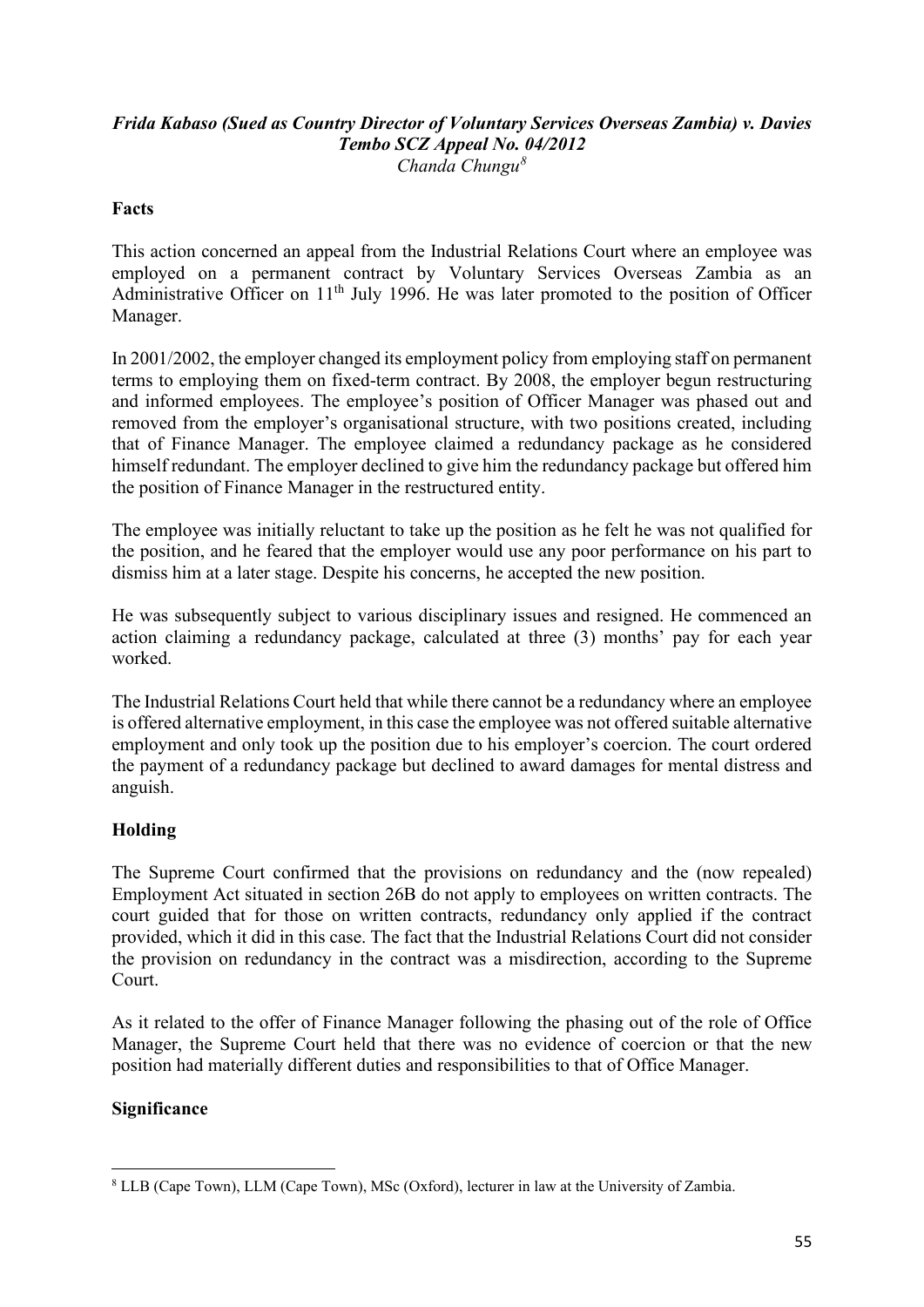The Supreme Court issued a powerful statement as to when a redundancy situation. According to Malila JS (as he was then) on behalf of the Supreme Court, a redundancy takes place when an employer decides that the employee's position and/or services are no longer required and, therefore, the position must be abolished. In this case, the employee's services were still required as he was offered the alternative position of Finance Manager. As such, there wasn't a redundancy situation that arose.

The Supreme Court guided, per Malila JS that

On the totality of the evidence, we are of the considered view that a redundancy situation in respect of the respondent did not occur in this case. An alternative position of Finance Manager was available and was indeed offered to the respondent. We are not satisfied that the fears that the respondent was ill qualified for the position, or indeed that the offer of that new position was a ploy on the part of the appellant to manage perform the respondent out of the job were well founded.

The Supreme Court without referring to the provisions on redundancy in the Employment Act held that the refusal to accept the reasonable, alternative employment meant that he could not claim redundancy. This is important because the Supreme Court in essence developed a principle with regards to suitable alternative employment that is not tied to legislation but applies as a matter of law.

Therefore, where there is suitable, alternative employment offered to an employee, a redundancy cannot occur. This is important because it emphasised the point that an employee's services are still required. The only way an employee may claim a redundancy is if they prove that the alternative employment was unsuitable, or that they were ill-equipped or ill-qualified for the position. Evidence must be led to prove this. The Supreme Court emphasised that if an employee claims that the alternative job was not suitable, she bears the burden of proving that the position was not suitable or that she was not sufficiently qualified for the new position

As such, what is fundamental is to determine whether the employee who refused the alternative employment made a reasonable decision based on the facts that appeared before him. It is therefore, imperative that when making an offer for alternative employment, apart from the job being suitable, the employer should provide the employee with as much information as possible to enable the employee make an informed decision.

From this case, determining whether alternative employment will be suitable will depend upon issues such as the nature of the work, hours and pay, the employee's strength, qualifications, training, experience, and ability, but such matters as status in the premises of the employer.

If an employee accepts the alternative employment offered, the enquiry ends, and the situation can never be categorised as redundancy. However, if the employee refuses the offer of alternative employment, the court will have to determine whether the employee's refusal was reasonable. Just like the factors determining the suitability of alternative employment, the reasonableness of the refusal should relate to factors linked to the job and not personal factors of the employee that are extraneous to the job. It is for this reason that the Supreme Court was clear that issues such as the qualifications for. Job and the job description are determined by the employer and if they are reasonable but rejected by the employer, a redundancy cannot occur.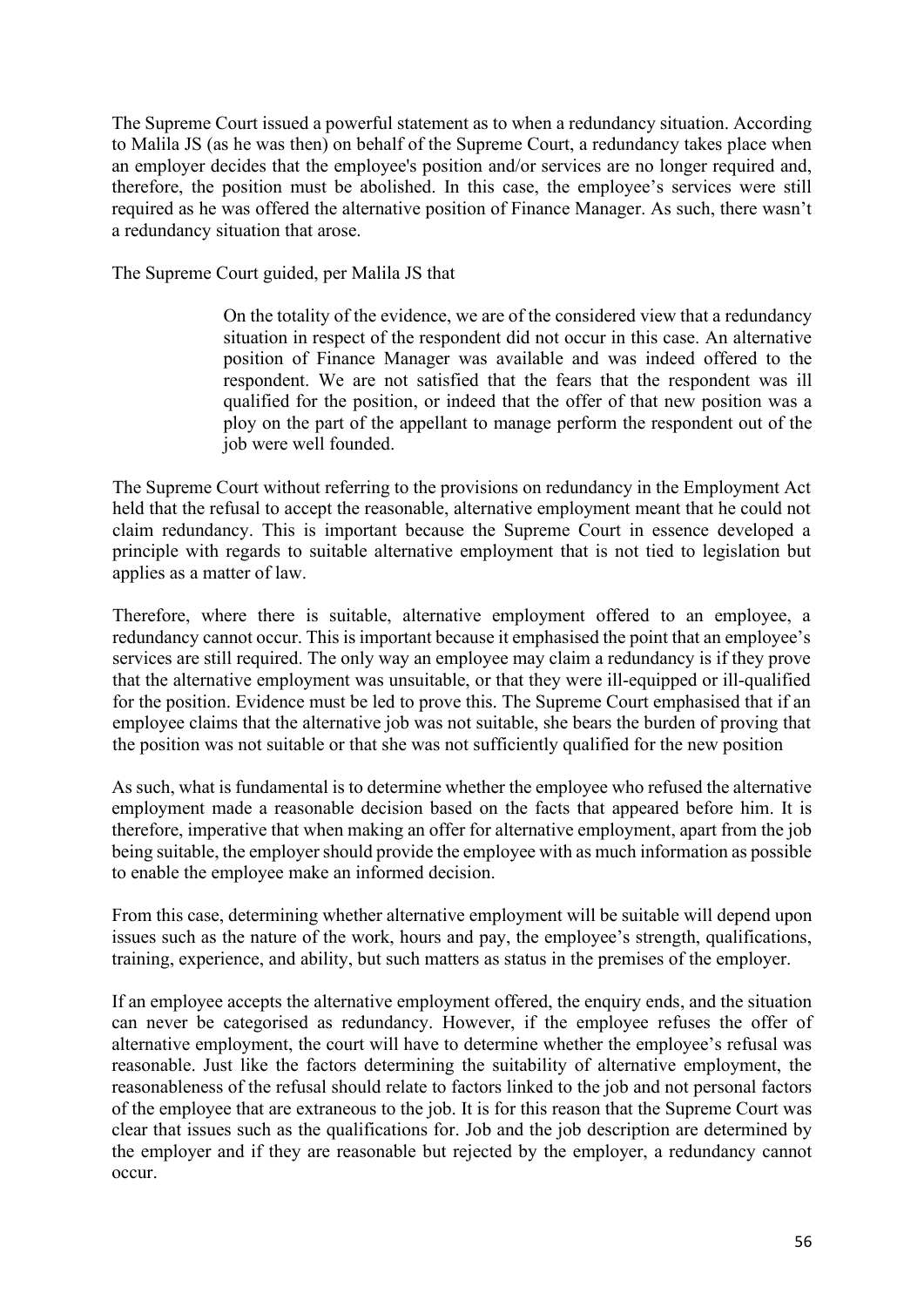This case is also significant because it highlights that there is a difference between terms and conditions of employment. It should be noted that in Zambia it is common to refer to terms and conditions of employment as they form a part of every contract of employment. It should however be noted that there is a distinction between terms of employment and conditions of employment.

Terms of employment refer to those which are either bilateral in nature as they form part of the contract of employment based on the agreement between the employer and the employee. Conditions of employment on the other hand, are those which are unilaterally imposed by the employer on the employee and can be varied without the consent of employee based on the employer's right to make reasonable changes to work practices.

As it relates to qualifications for certain roles and job descriptions, the Supreme Court held that:

In our estimation, determining the qualifications and job description for particular job positions in the appellant's establishment, lay squarely with the appellant as employer. It does not lie in the mouth of the respondent, as a mere employee, to determine what the qualifications for particular positions were. In saying this, we take full cognizance of the fact that the qualifications for a Finance Manager in one organization need not be entirely identical with those of a Finance Manager in another organization.

What the statement from Malila JS clarifies is that there are certain aspects of the contract of employment which are solely within the preserve and discretion of the employer. These are unilateral instructions that are laid down by the employer, these are conditions, and an employee need not be consulted or consent when they are drafted or varied unilaterally. These include but are not limited to job descriptions, code of practice, company handbooks and disciplinary codes. On the other hand, terms of employment which are bilateral in nature, and form part of the agreement between the employer and employee and creatures of consent and can only be varied by both parties agreeing to the same.

The *Frida Kabaso* decision guides that there are certain obligations and duties that are solely for the preserve of the employer, that do not need the consent of the employee. The employer has the inherent right to regulate its affairs as it sees fit and it is for the employee to reasonably adapt, provided it is an aspect of employment that is not a term of the contract. This case thereby provides important information for employees who must be aware not all documents that form part of the employment relationship require their approval.

The significance of this case as it relates to redundancy and suitable, alternative employment is that if the employee's position or services are not abolished, or if the position is diminished but suitable employment is offered and/or unreasonably refused, a redundancy does not occur. This is important because it emphasised that a redundancy, and the ancillary redundancy payment can only be claimed where an employer no longer needs the services of a particular employee. These pronouncements are crucial to the development of Zambia's employment law jurisprudence as the Supreme Court laid down these general principles that are to be applied to all redundancy situations that will be faced by the courts going forward.